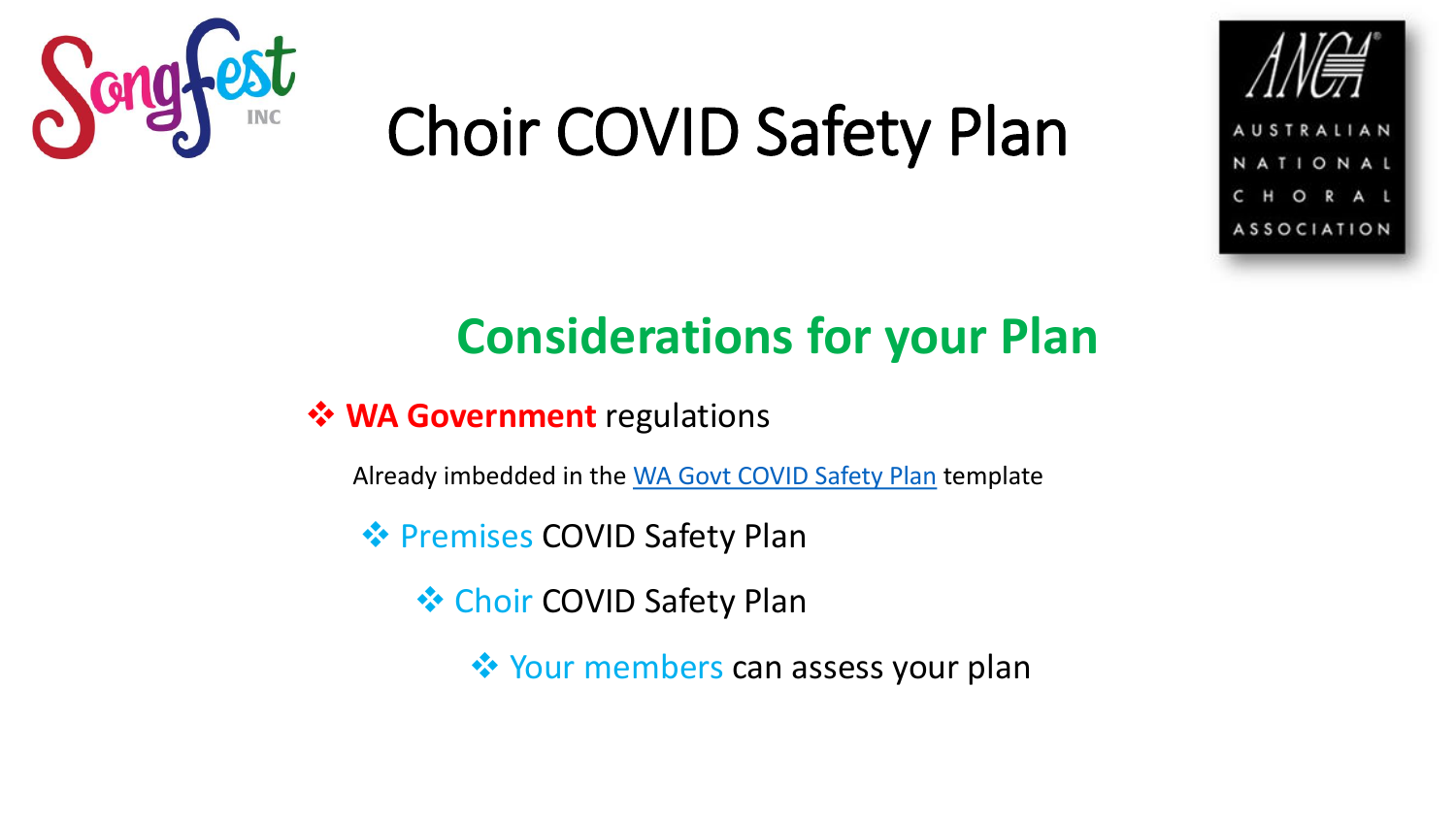





### COVID Safety Plan

Please use the following form to document your plan for how your staff and patrons will be kept safe during the COVID-19 pandemic.

Premises name

**WA.gov.au** 

has a maximum capacity of Number: following Phase 3 safety requirements:

A strict limit of a minimum of 2sam per person

Maintain records of patrons for the purposes of contact tracing where appropriate

patrons and agrees to the



to ensure physical distancing

Refer to the COVID Safety Guidelines for information on the expectations for COVID Safety Plans and to assist you in completing this plan. These are available at wa.gov.au

Discuss and share relevant details of your plan with staff, contractors and suppliers so everyone is aware of what to do and what to expect.

3 The COVID-19 pandemic is an evolving situation review your plan regularly and make changes as required.

Print and display the COVID Safety Plan Certificate available at the end of this form.





Link to WA Gov COVID Plans page

[https://www.wa.gov.au/orga](https://www.wa.gov.au/organisation/department-of-the-premier-and-cabinet/covid-19-coronavirus-business-and-industry-advice) nisation/department-of-thepremier -and -cabinet/covid - 19-coronavirus-business-andindustry -advice

Link to COVID Safety Plan Phase 3 sport and recreation

[http://www.wa.gov.au/sites/default/](http://www.wa.gov.au/sites/default/files/2020-05/COVID-19-Safety-Plan-Phase-3-Sport-and-Rececreation.pdf) files/2020-05/COVID-19-Safety-Plan-Phase - 3 -Sport -and -Rececreation.pdf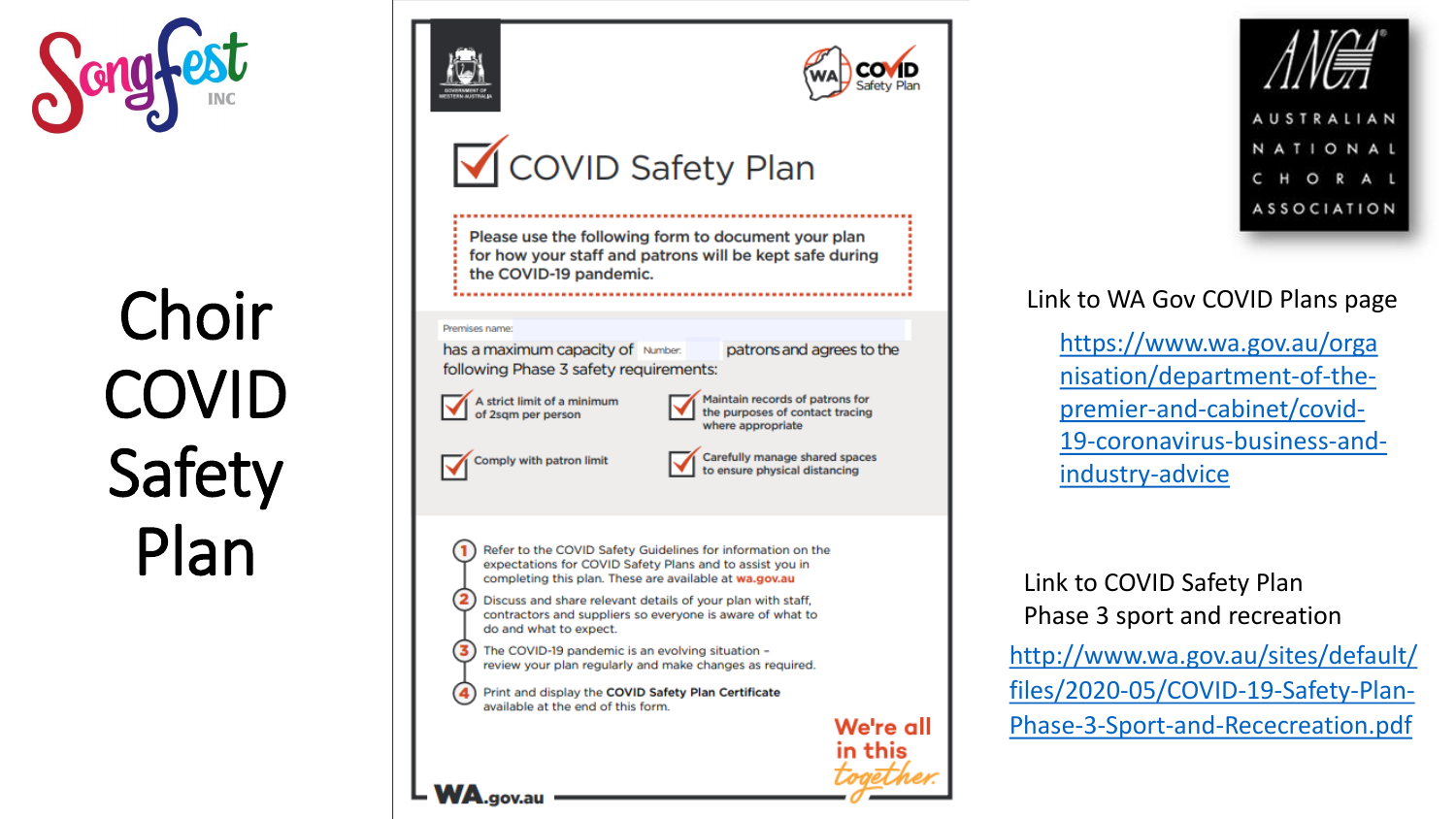

| <b>Premises details</b> |                       |
|-------------------------|-----------------------|
| Premises name:          | Prepared by:          |
| Type of premises:       | Position title:       |
| Street address:         | Completion date:      |
| Contact no:             | <b>Revision date:</b> |
| <b>Email:</b>           |                       |

\* For the sections below, please complete the form and attach additional pages or information as required.

#### 1. Physical distancing

• What will be done to implement physical distancing guidelines?

Consider: physical distancing for staff and patrons; occupancy limits based on 2sqm requirements; management of waiting areas etc.

#### 2. Hygiene

. How will you ensure required hygiene standards are maintained?

Consider: hygiene protocols and practices; supply of cleaning and sanitiser products etc.



### Page 2 of COVID Safety Plan

### 5 boxes to fill in for your choir plan

- Physical distancing
- **Hygiene**
- **Training**
- **Compliance**
- Response Planning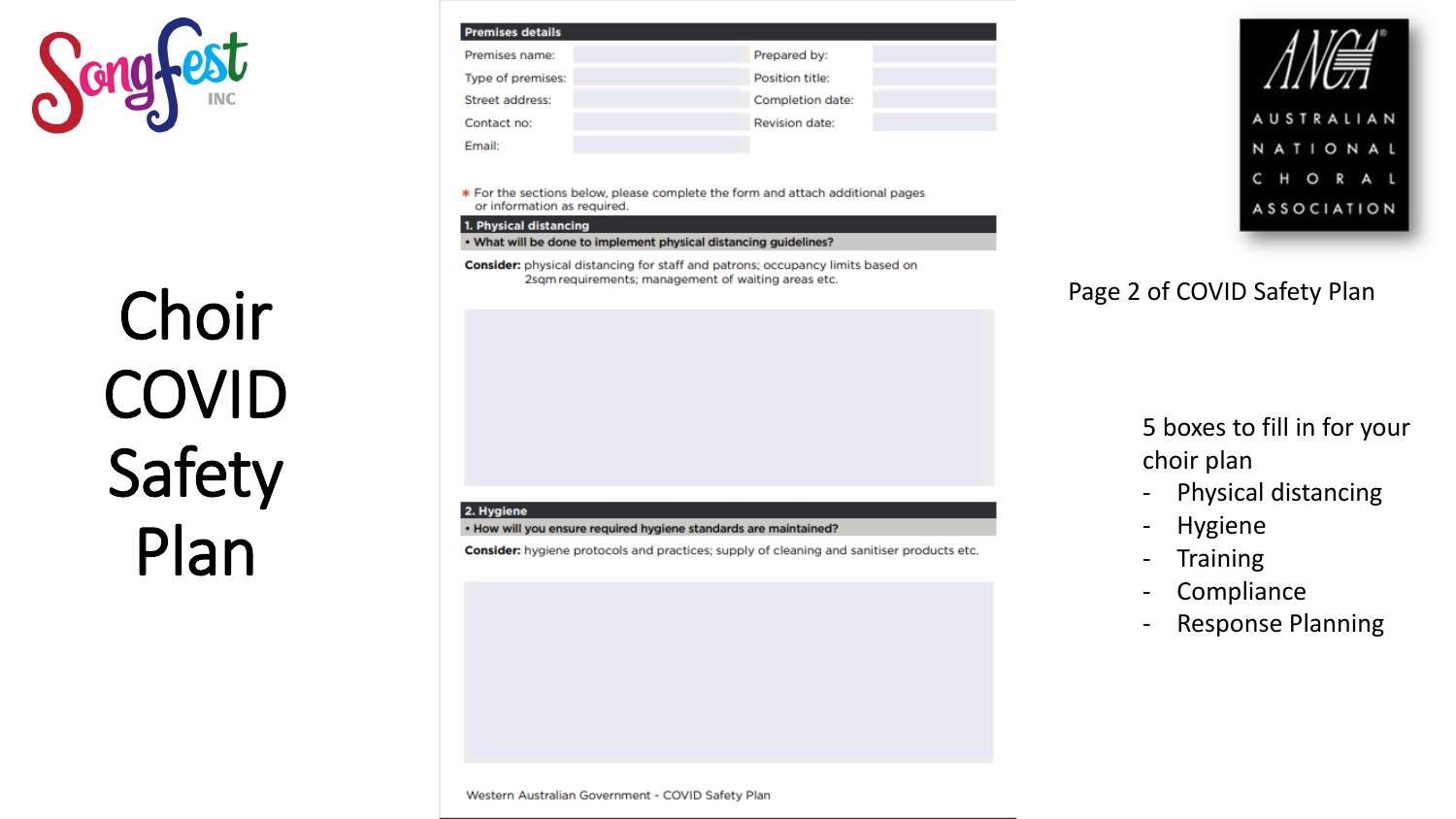

#### 3. Training and education

. How will you ensure all your workers know how to keep themselves and others safe from exposure to COVID-19?

Consider: staff training; records of training; additional education; signage; quidance material etc.



### Page 3 of COVID Safety Plan

# Choir COVID Safety Plan

#### 4. Compliance

. I am aware that in addition to the legal obligations arising from the Emergency Management Act 2005 and the Directions made under that Act, I must continue to comply with relevant existing legislation and regulations, including WorkSafe legislation.

|--|--|--|--|

#### **Comments:**

#### 5. Response planning

. How will you respond to an exposure or suspected exposure to COVID-19 within your premises?

Consider: records of patrons; cleaning procedures; referrals to relevant authorities; regular review of procedures etc.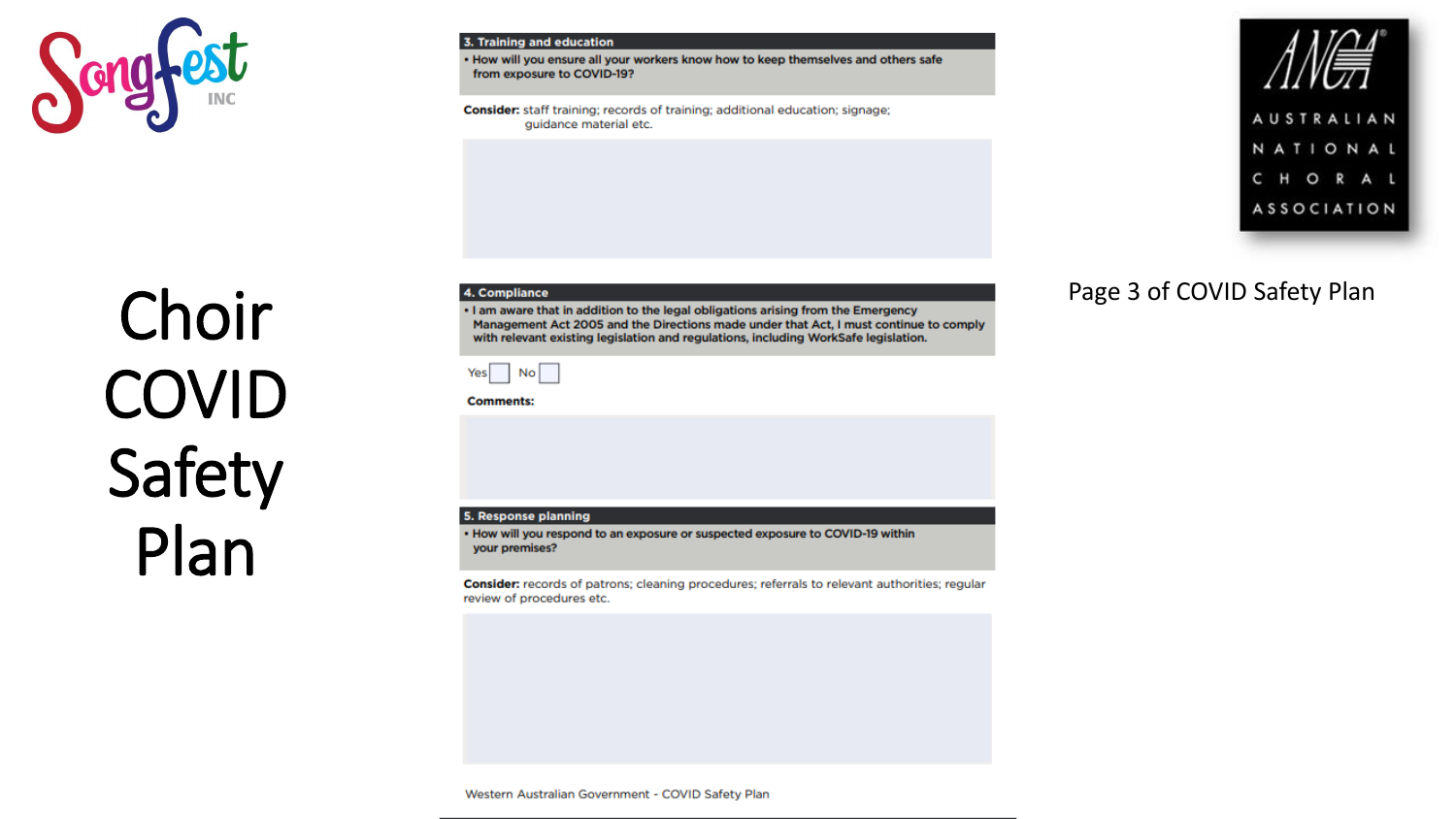





Page 4 of COVID Safety Plan

This is your Certificate It is official and it will comply with all legal requirements as they are already built into it.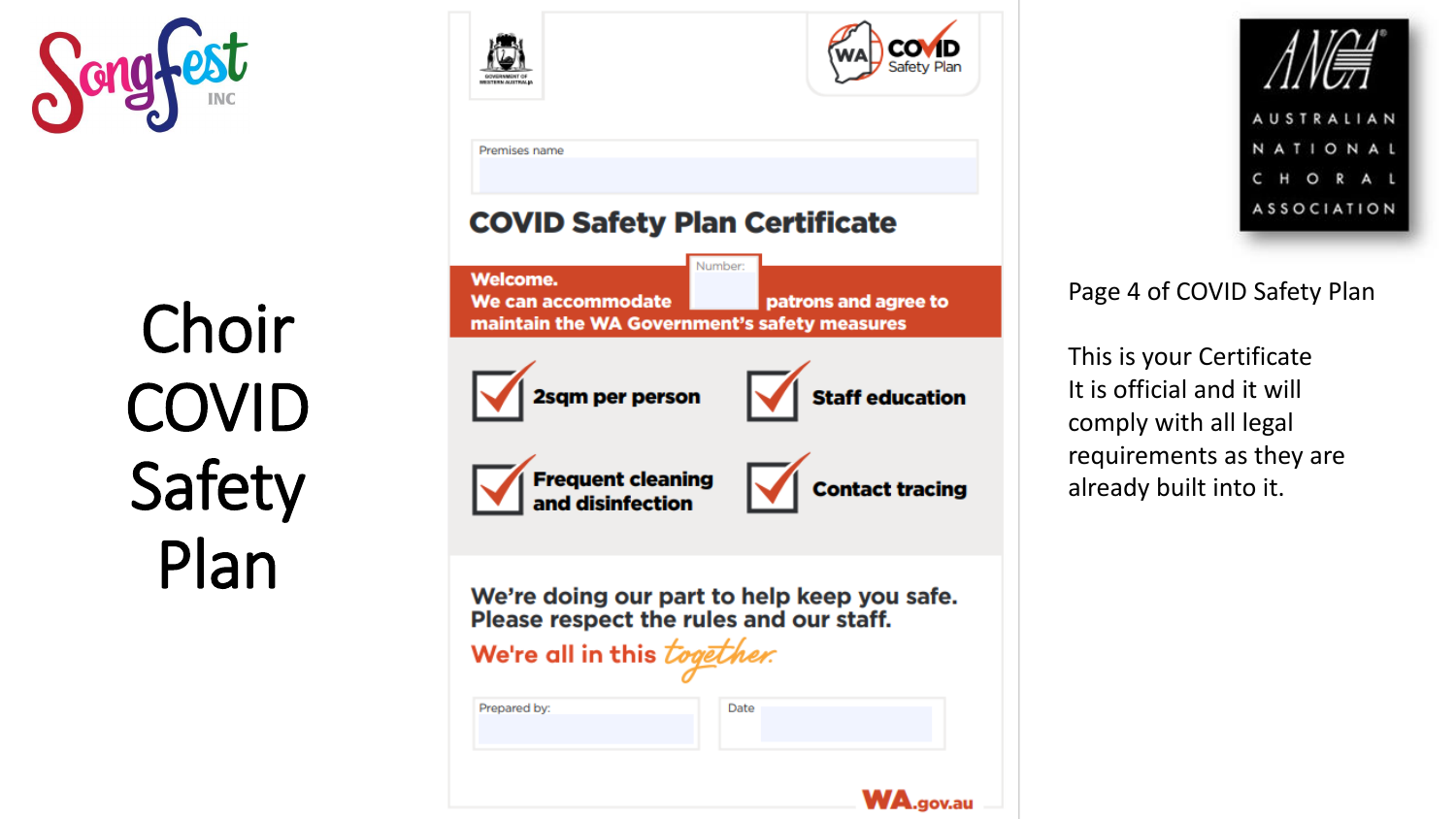



❖ You will likely need more than one plan

Plan A - no community transmission

Plan B - when community transmission of COVID resumes

- what extra mitigation steps contemplated?

Join us at next weeks webinar to discuss making your Plans!